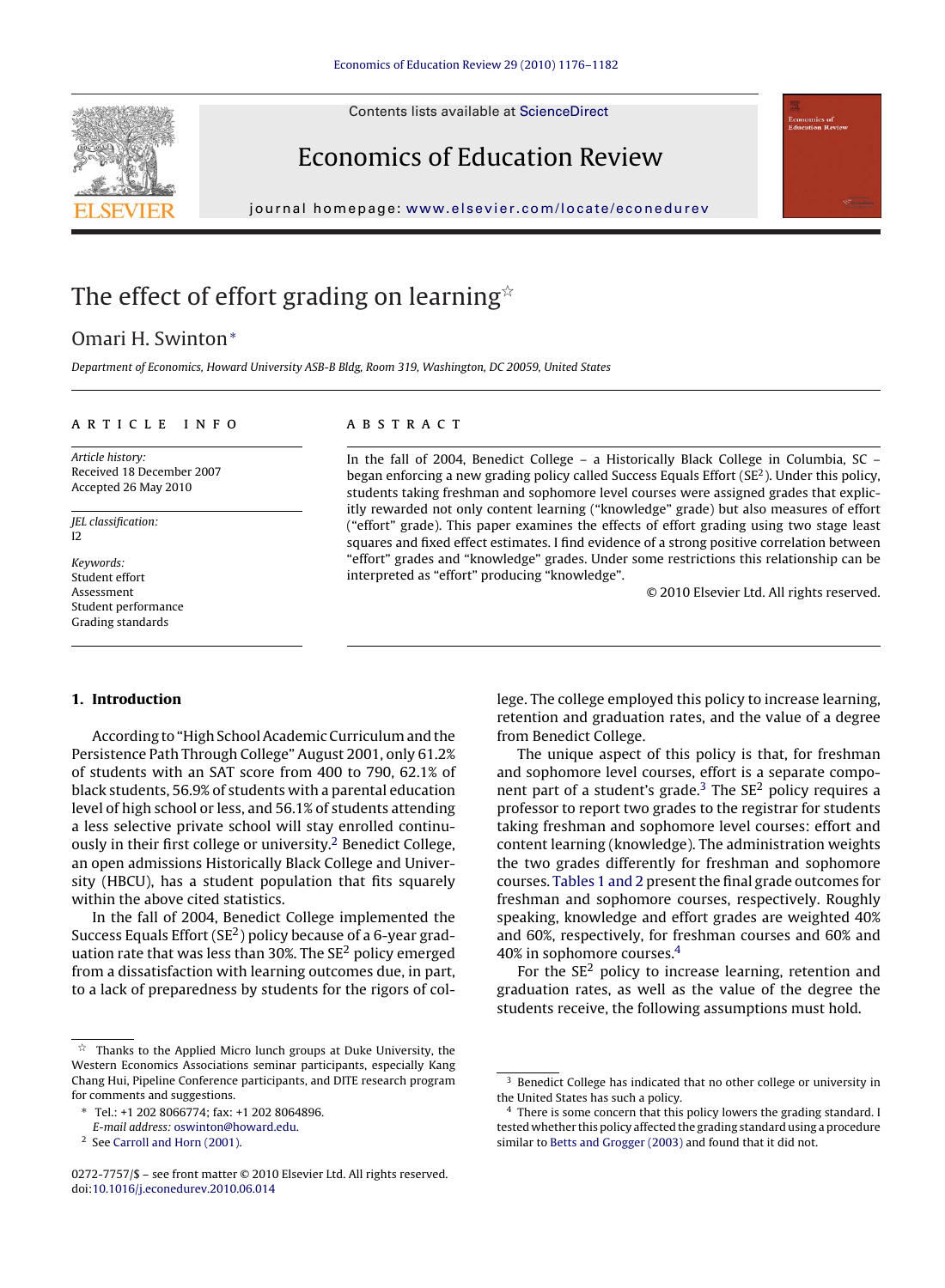<span id="page-1-0"></span>

| Table 1 |                              |  |
|---------|------------------------------|--|
|         | Freshman level grade matrix. |  |

| Freshman level grade matrix. |  |
|------------------------------|--|
|------------------------------|--|

|              |   |   | Knowledge grade |   |   |   |
|--------------|---|---|-----------------|---|---|---|
|              |   |   | B               |   |   | г |
|              | A |   |                 |   |   |   |
|              | B | B | R               | R |   |   |
| Effort grade |   | B |                 |   |   |   |
|              |   |   |                 |   |   | F |
|              | г |   |                 |   | Е | E |

#### **Table 2**

Sophomore level grade matrix.

|              |   |   | Knowledge grade |   |   |   |
|--------------|---|---|-----------------|---|---|---|
|              |   | А | $\mathbf{R}$    |   |   | F |
|              | A |   | <sub>R</sub>    | R |   |   |
|              | B | A | R               |   |   |   |
| Effort grade |   | B | R               |   | D |   |
|              |   | B |                 |   | D | F |
|              | F |   |                 |   |   | F |

**Assumption 1.** There is a positive externality between the effort grade and the knowledge grade (i.e., effort affects knowledge positively).

**Assumption 2.** Effort today has permanent effects on a student's ability to earn higher grades tomorrow.

**Assumption 3.** There is no principal-agent problem between administrators and professors.

**Assumption 4.** All students have complete information (i.e., the professor defines effort and this definition is known to the student).

Conventional wisdom suggests that the more effort a student puts forth, the better grade the student will earn. However, researchers find mixed results when examining this relationship. This finding may be due to the less than ideal manner in which effort has been measured in the literature. Moreover, existing estimates regarding the link between effort and grades are biased because the estimates ignore the stochastic nature of effort. Using data from the Success Equals Effort (SE2) policy at Benedict College, this paper extends the literature in two ways: first, by offering an alternative and arguably superior way of measuring effort – using the professor's perception over the course of the term as opposed to a snapshot survey. Second, the empirical methodology accounts for the endogeneity of effort. The findings show that more effort leads to more student learning.

## **2. Literature review**

Many investigators have studied how effort affects grades in college. The convention in the literature is to utilize student surveys determine a student's study habits. An early example is a paper by [Schuman, Walsh, Olson,](#page-6-0) and Etheridge (1985) that studies the relationship between college grades and self-reported amounts of effort. In this study, effort was defined as the quantity of time spent studying or in other course preparatory work, as distinct from the quality of the work (as measured by aptitude measures). The authors found no significant increase in the relationship between time studied and GPA. An organic chemistry lab was also studied. For this specific class, there was even less evidence that the amount of time spent studying affected achievement as measured by grades. The paper concluded that study time and grades may have a substantial relationship, but the measures of effort in an individual study day may not capture the variation that occurs from day to day.

[Hill \(1991\)](#page-6-0) found in a study at a small state school with open admissions similar results as Schuman et al. In a study of a sociology class, Hill found that study time during the week was not related to any measure of college grades, while study time on the weekend was significantly and positively correlated with all measures of college grades. Hill then conducted a random sample where he again found that the average number of hours studied during the week was not significantly related to GPA.

These surprising findings that study time was not strongly related to grades could be the result of a number of factors omitted in their analysis. Their effort measures ignored the stochastic nature of student studying by relying on either estimates of study habits in the previous semester or surveys about how much studying was done the previous day. Additionally, the student effort was not course specific and it was not known how much effort a student put into a particular course. Lastly, their estimations did not control for endogeneity of effort with the learning outcome, which biased the results.

Following [Schuman et al.'s \(1985\)](#page-6-0) surprising result of a marginally significant relationship between the amount of time spent studying and GPA, [Michaels and Miethe \(1989\)](#page-6-0) attempted to correct Schuman et al.'s model. Michaels and Miethe found that study time did have an impact on grades, whereas class attendance did not. Running a regression on separate categories of students, they found that students who study throughout the week derived more benefits than crammers. In contrast to Schuman et al., they found that an increase in academic effort was rewarded with higher grades. [Rau and Durand \(2000\)](#page-6-0) also tested the effects of effort on college grades. They found that students who studied daily and have better study habits performed better on tests, even if they had lower standardized test scores. They concluded that effort made a difference at Illinois State University. [Schuman \(2001\)](#page-6-0) replied to [Rau](#page-6-0) [and Durand \(2000\)](#page-6-0) that the difference in results were due mainly to the fact that Rau and Durand used somewhat different measures of effort.

Although Michaels and Miethe and Rau and Durand found that student effort was important to student performance, they failed to address the same factors that were ignored by Schuman et al. and Hill. Therefore, their results are questionable.

This paper addresses the important factors omitted in the previous research: stochastic nature of effort, class specific effort, and endogeneity. The measure of effort provided from the  $SE<sup>2</sup>$  policy is superior because it measures how well a student put forth the effort that a teacher defined as necessary for each course. This paper looks at effort in each class and the learning outcome in that particular class. Therefore, it is the perceived effort of the student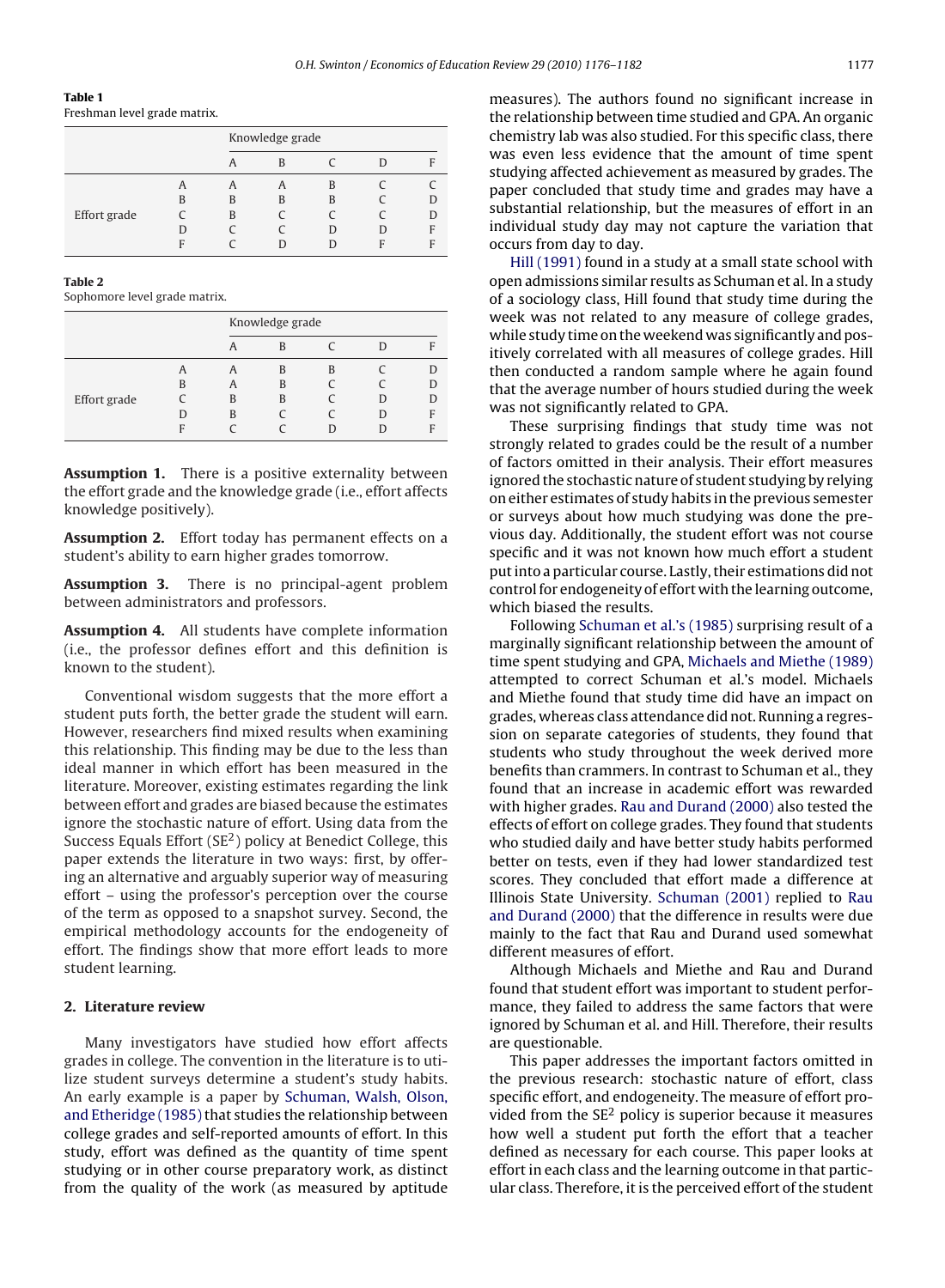| Table 3                                                             |  |  |
|---------------------------------------------------------------------|--|--|
| Summary statistics of those affected by the SE <sup>2</sup> policy. |  |  |

| Variable          | % with<br>Missing Obs. | Mean   | (Std. dev.) | Min | Max  |
|-------------------|------------------------|--------|-------------|-----|------|
| <b>SAT Verbal</b> | 64%                    | 390.85 | (93.51)     | 200 | 780  |
| <b>SAT Math</b>   | 64%                    | 394.05 | (98.04)     | 200 | 800  |
| <b>ACTCOMP</b>    | 73%                    | 15.15  | (2.67)      | 5   | 28   |
| H.S. GPA          | 31%                    | 2.39   | (0.62)      | 0.5 | 5.05 |
| H.S Rank          | 31%                    | 148.73 | (109.49)    |     | 711  |
| H.S. Size         | 31%                    | 228.26 | (130.09)    | 5   | 1247 |

3778 Unique students used in the estimations.

from the professor's perspective in a particular class. This measure includes class attendance, which [Romer \(1993\),](#page-6-0) [Dobkins, Gil, and Marion \(2010\)](#page-6-0) and others, find is related to performance. This effort measure is also better in that it measures consistent effort across a semester; it is not just a snapshot provided by a student survey. Additionally, better model specification is used to control for any potential correlation between the effort measure and the grade measure. This paper adds to this literature by showing that effort is important in improving learning even when controlling for the aforementioned factors.

## **3. Data**

Benedict College is an open admission HBCU; at least 97% of its students are black.<sup>5</sup> In Fall 2004, there were 2433 students who took 9954  $SE<sup>2</sup>$  classes; in Spring 2005, there were 2330 students who took 9612 SE<sup>2</sup> classes; in Fall 2005, there were 2340 who took 9268  $SE<sup>2</sup>$  classes; and in Spring 2006 there were 2153 students who took 8386  $SE<sup>2</sup>$  classes.

The demographic data, which comes from Benedict College, is limited to students who enrolled at Benedict College from Fall 1999 to Fall 2005. There were 3778 unique students in the data set. The data set included information on math and verbal SAT scores, ACT composite score, high school rank, and high school grade point average. There were many students with missing SAT, ACT, high school grade point averages, and high school rank because Benedict College does not require this information for admission.

This data was then matched with the students' transcript data. The transcript data had 37,250 observations that included effort and knowledge grades, identified the professor, and the credit hours of each course taken. The effort grade and knowledge grade, as defined by the professor, were measured differently for each class. The effort grade contained components such as class attendance, turning assignments in on time, and class participation. The knowledge grade contained outcomes such as homework, test, and research papers. The average knowledge grade was 2.31 with a standard deviation of 1.36 and the average effort grade was 2.67 with a standard deviation of 1.33.

Table 3 provides summary statistics for students enrolled in the school year Fall 2004-Spring 2005 and Fall 2005 who were affected by the  $SE<sup>2</sup>$  policy. The mean SAT score for a student attending Benedict College was 785.

The mean ACT score of 15 was approximately equivalent to a score on the SAT of  $750<sup>6</sup>$  These scores were below the national average of all students from the years 1998 to 2003, whose SAT scores ranged from 1016 to 1026, and were also below the mean for blacks for the year 2003, whose average score was 857. The mean high school grade point average for those Benedict students with reported SAT scores was 2.39 which was below the 2.95 mean gpa of black SAT takers for 2003.7

## **4. Testing the effects of grading for effort**

For the SE<sup>2</sup> policy to increase learning, retention and graduation rates, and the market value of a Benedict college degree, the assumptions from the introduction must hold. To better think about these assumptions, a student's and professor/administrator's choice is discussed. A student's grade is a signal to future employers about the students' ability, therefore, students want to maximize the grade that they receive in a class. The goal of the professor/administrator, hereafter called the professor, is to assign grades that maximize the informational learning of the students. Students generally want to put in the least amount of effort to earn a given grade—the measure of the knowledge that the student has mastered in the class.<sup>8</sup> The professor wants to maximize the signal that the grade gives to future employers, i.e. to have the student earn the highest grade, but does not want to lower the amount of knowledge that the students are required to learn.

Given this conflict, how do professors motivate students to put forth more effort? The following examples illustrate some choices a professor can make. Suppose a professor decides to maximize student's grades by giving all students the best possible grade. If the professor does this, students have no incentive to put forth effort. Even worse, the signal, which is just the grade, does not tell future employers anything about the students' ability.

If a professor decides instead to maximize the effort given, the professor gives all the credit to effort as opposed to knowledge. This maximizes the effort expended by the students, however, the signal only tells employers how the student is at giving effort and not what the student knows.

If a professor instead decides to give credit only for knowledge as opposed to effort, this may cause students below a certain ability level to give no effort. This policy signals to future employers which students have low or high ability. However, the policy will not induce all students to give effort. $9$  Therefore, the problem is how do you induce all students to give effort without lowering the amount of knowledge gained by the students or weakening or minimizing the signal that is sent to future employers.

| Table 3                                                            |  |
|--------------------------------------------------------------------|--|
| Summary statistics of those affected by the SF <sup>2</sup> policy |  |

 $^6\,$  This information comes from the ACT concordance study of 103,525 students taking both the ACT and SAT I between October 1994 and December 1996.

<sup>7</sup> "College-Bound Seniors: A Profile of SAT Program Test Takers, 2003", The College Board.

This assumes that a student's outside option is not better than attending school.

See [Betts and Grogger \(2003\).](#page-6-0)

<sup>5</sup> See [Swinton \(2007\)](#page-6-0) for detailed description of the policy and data.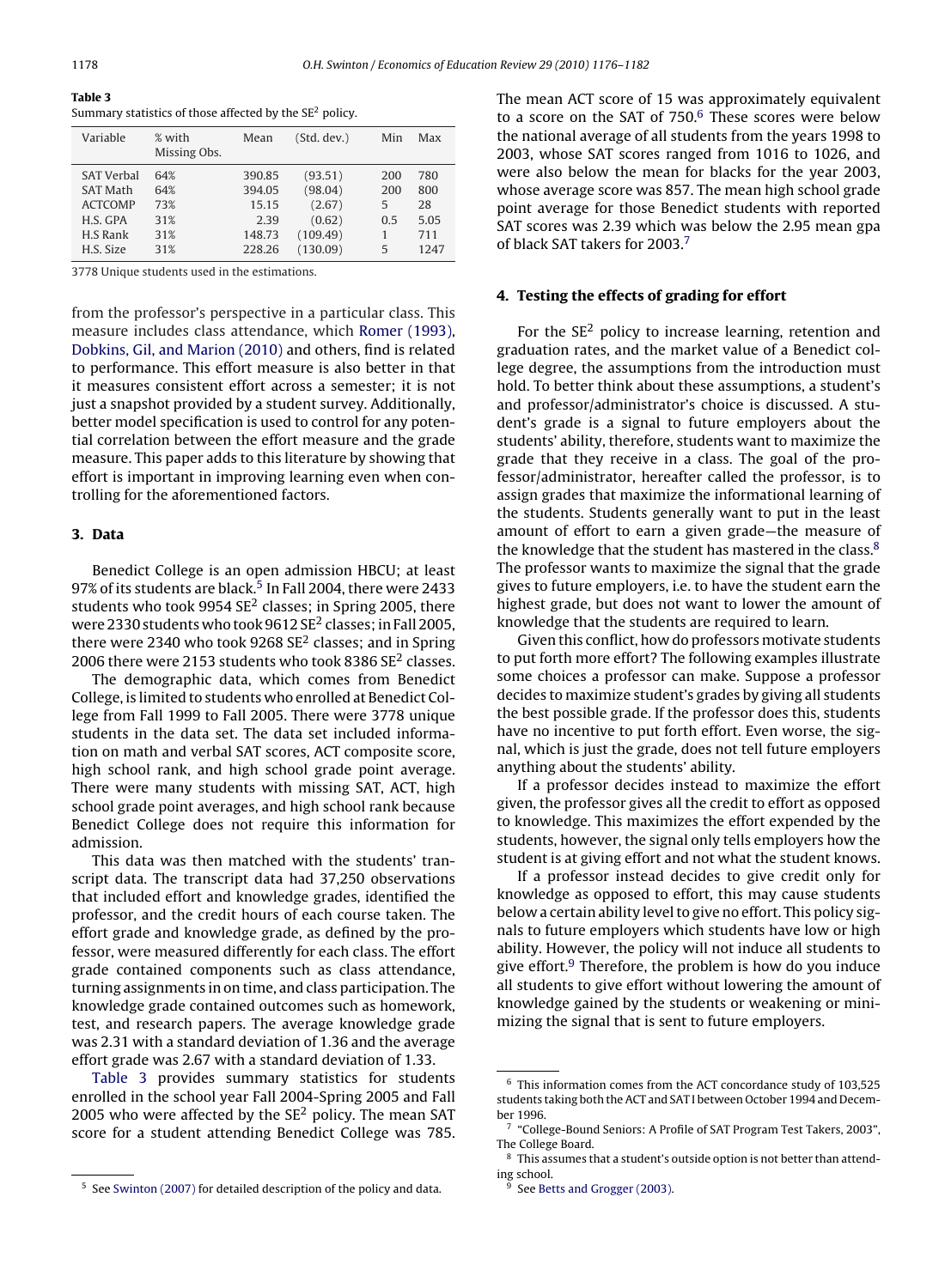Assume a student's ability, which is known by the student, is the main factor in determining the grade a student will receive. The student with a certain ability level is guaranteed a minimum grade. This minimum grade is increasing in the ability of the student. Each professor determines how much knowledge to teach in each class. The more knowledge that is taught, the more difficult it becomes to receive any given passing grade in a class. It is easier to earn a higher grade for a given ability level with a lower amount of knowledge taught.

To test the effects of effort, it is assumed that the amount of learning a student does in a particular class is affected by his academic ability, the amount of effort he exerts, and the difficulty of the course. This allows learning to be represented by the following production function:

$$
L_{it} = f(E_{it}, A_i, D_t) \tag{1}
$$

where  $L_{it}$  is the content learning for the *i*th student in the tth class,  $E_{it}$  is effort given by the *i*th student in the *t*th class,  $A_i$  is the academic ability of the *i*th student, and  $D_t$  is the difficulty of the tth class.

However, there are not exact measures for  $L_{it}$ ,  $E_{it}$ ,  $A_i$ , and  $D_t$ . To proxy for content learning,  $L_{it}$ , the knowledge grade K'<sub>it</sub> will be used. The knowledge grade is a good proxy<br>for content learning. L<sub>ite</sub> since students should be graded for content learning,  $L_{it}$ , since students should be graded such that the more a student learns, the higher a student's knowledge grade is.

Using the effort grade  $E'_{it}$  as a proxy for student's effort,<br>is the best alternative available. If a student reports his  $E_{it}$ , is the best alternative available. If a student reports his own effort, there has to be concern over the accuracy and effectiveness of the effort the student records. Here, the effort grade is cumulative and measured by the professor of each class. Effort measured by survey is likely to be misreported and not course specific.  $K'_{it}$  and  $E'_{it}$  are converted<br>from letter grades to the 4 point scale where A = 4 B = 3 from letter grades to the 4 point scale where  $A = 4$ ,  $B = 3$ ,  $C = 2$ ,  $D = 1$ , and  $F = 0$ .

The measures used for ability,  $A_i$ , are high school GPA, SAT Math and SAT Verbal scores, and high school rank. These variables are the best proxies for academic ability available for students at the time they enter college. In addition, the number of years of college experience at Benedict College is included in the model. This allows for the student's ability to vary from the pre-college measures.

 $D_t$  is measured as the share of students in a particular class that receive A's, B's, Cs, D's, and F's for their knowledge grade. Additionally, the amount of Years at Benedict College is used instead of a student's classification to attempt to pick up any benefits the more experienced students may obtain. Although the policy only affects freshman and sophomore level classes, over 80% of students take at least one SE2 class.

Two alternative estimation procedures are discussed: two stage least squares and individual fixed effects. The ideal situation is for the effort grade to be given by an independent observer and not the professor. This would eliminate the possible professor and ability correlations. Using ordinary least squares ignores the fact that the same professor gives the effort and knowledge grades and the unobserved ability of the student can affect both. If the instruments are valid and the knowledge grade is linearly affected by the effort grade then two stage least squares and individual fixed effects models will fix the correlation problems. If however, the knowledge production function is not linearly, then the estimations cannot be interpreted as causal. Nevertheless, a positive correlation is important because it shows that there is a positive relationship between effort and learning.

#### 4.1. Two stage least squares

Using the same production function with proxies substituted in gives the following

$$
K'_{it} = f(E'_{it}, A'_{it}, D'_{it}) + u_{it}
$$
 (2)

variables:

 $K'_{it}$  = knowledge grade, $E'_{it}$  = effort grade, *i*=*i*th stu-<br>it *t* = tth class dent,  $t = t$ th class

$$
D'_{it} = \left(\begin{array}{c}\text{Share of A's in class } (s_a) \\ \text{Share of B's in class } (s_b) \\ \text{Share of D's in class } (s_c) \\ \text{Share of F's in class } (s_c) \end{array}\right)
$$
\n
$$
A'_{it} = \left(\begin{array}{c}\text{High School GPA (HSGPA)} \\ \text{High School SAN (HSRANK)} \\ \text{SAT Verbal (SATV)} \\ \text{SAT Math (SATM)} \\ \text{ACT (ACTCOMP)} \\ \text{2 Years at Benedict College (Y2)} \\ \text{3 Years at Benedict College (Y3)} \\ \text{4 Years at Benedict College (Y4)} \\ \text{5 Years at Benedict College (Y5)} \\ \text{6 Years at Benedict College (Y6)} \\ \text{7 Years at Benedict College (Y7)}\end{array}\right)
$$

If the production function is assumed to be linear, then this estimation can be run using ordinary least squares. However, the error  $u_{it}$ , might be correlated with the E', where the error is defined

$$
u_{it} = a_i + p_t + \varepsilon_{it}^k,
$$
\n(3)

where  $a_i$  = unobserved student ability,  $P_t$  = unobserved professor effect, and  $\varepsilon_{it}^{\kappa}$  is the unobserved random factors that<br>determine K' determine  $K'_{it}$ .<br>Given that

Given that the effort grade and knowledge grade for a particular class are earned by the same student, the grades may be affected by the same unobserved student ability. In addition, the grades are given by the same professor, so they are subject to unobserved professor bias. To correct the endogeneity problem, a production function for effort must be defined.

$$
E'_{it} = g(A'_i, D'_{it}, E^0_{i, \text{term}}, C^n_{it}, C^e_i, R^A_i, R^F_i) + u^e_{it}
$$
(4)

where  $A'_i$  and  $D'_i$  are the same as defined before.  $E^o_{i, term}$  is the vertex on the same of the vertex of the vertex of the vertex of the vertex of the vertex of the vertex of the vertex of the vertex of the vertex of t average past or future effort depending on the term for the *i*th student,  $C_{it}^{n}$  is the number of credit hours of the *t*th class<br>the *i*th student is taking  $C^e$  is the number of credit hours the *i*th student is taking,  $C_i^e$  is the number of credit hours<br>the *i*th student is taking in which effort is given an explicit the ith student is taking in which effort is given an explicit grade,  $R_i^A$  is the relative difficulty of the class as compared<br>with others the student is taking in terms of earning an with others the student is taking in terms of earning an "A" for effort, and  $R_i^t$  is the relative difficulty of the class<br>as compared with others the student is taking in terms of as compared with others the student is taking in terms of earning an "F" for effort. This production function is also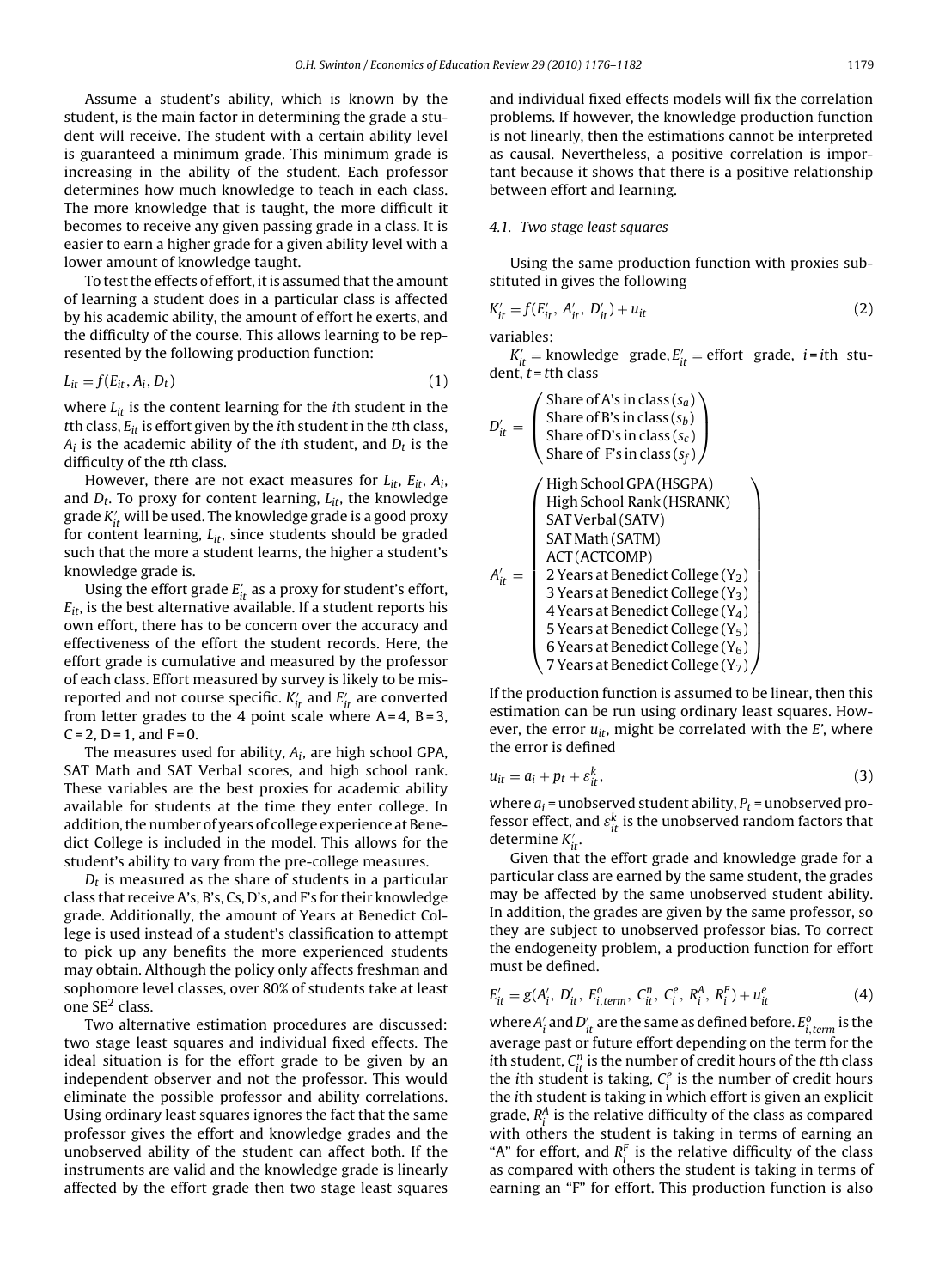<span id="page-4-0"></span>assumed to be linear. The estimation is run as two stage least squares. A valid instrument in this case is a variable that is correlated with effort grade, and only affects the knowledge grade through the effort grade.  $E_{i,term}^o$ ,  $C_i^n$ ,  $C_i^e$ ,  $P_A^A$ , and  $P_i^e$  , will be the instruments  $R_i^A$ , and  $R_i^F$ <br>An ins and  $R_i^t$  will be the instruments.<br>An instrument is the "average other effort" grades,

 $E_{i,term}^o$ , of the student from a previous term if the term is<br>2. Spring term or 2 future term if term is 2 Fall term. The a Spring term or a future term if term is a Fall term. The past or future effort grades shows how willing a student is to give effort and how well the student can give effort as defined by his professor. This variable, the average past or future effort grades, only affects the knowledge grade in a given class through the effort grade for that class. This is true for two reasons. First, the student learns that effort does lead to a higher knowledge grade. Second, the student learns how to give effort more efficiently, thus reducing the cost of effective effort. For fall semesters, I use the average of future effort grades in spring semesters, and for spring semesters, I use the average of past effort grades from the fall semesters. Another way to think about this instrument is that past or future effort grades give the best approximation of the students' willingness to put forth effort.

The second instrument is the number of credit hours for a particular class,  $C_{it}^n$ . The more credit hours a course<br>is the more difficult it becomes to put effort into any sinis, the more difficult it becomes to put effort into any single class. With the cost of effort rising with the number of credit hours for a class, this variable should be negatively correlated with the effort grades. The knowledge grade is not affected by the credit hours. It is affected through the effect of credit hours on the effort grade.

The number of effort credit hours  $C_i^e$  is an instrument.<br>
Int credit hours are defined as credit hours in which Effort credit hours are defined as credit hours in which an explicit effort grade is given, i.e. freshman and sophomore level courses. In these classes, the effort grade roughly counts for either 60% or 40% of the grade. Effort is more important in these classes. The benefits from effort rise with the number of effort credit hours a student has. The more effort credit hours the student has, the better the policy is understood and internalized by the students. There is a direct effect of the number of effort credit hours on the effort grade. As argued above, the knowledge grade is affected through the effect of the number of effort credit hours on the effort grade.

 $R_i^A$  and  $R_i^F$  are also instruments.  $R_i^A$  shows the class a student takes that has the most "A"s and the least "A"s for effort of all the classes the student takes.  $R_i^F$  shows which class of all the classes the student takes.  $R_i^t$  shows which class<br>that a student takes that has the most "F"s and the least "F"s for effort of all the classes that the student takes. If a class a student takes is the easiest to earn an "A" of the classes the student takes, then the student's effort choice should be different than in other classes. It is unclear whether a student should put more or less effort into the easiest class. The same idea goes for classes when thinking about classes in terms of "F"s. These facts about each class should affect the effort given, but the effect on the knowledge grade should only be through the effort expended.

In summary, the "second stage" of the two stage least squares estimation is represented by the regression

$$
K'_{it} = \alpha * \hat{E}_{it} + \beta * A'_i + \gamma * D'_t + u_{it}
$$
\n<sup>(5)</sup>

#### **Table 4**

Fixed effect estimates for school years 2004–2005 and 2005–2006.

| All courses<br>$0.6526$ **<br>$0.4341$ <sup>**</sup><br>0.4322<br>Effort grade<br>(0.0041)<br>(0.0048)<br>(0.0048)<br>$-0.0693$ <sup>*</sup><br>Spring term<br>(0.0101)<br><b>Fixed effects</b><br><b>YES</b><br><b>YES</b><br>N <sub>O</sub><br>Obs.<br>37250<br>37250<br>37250<br>0.41<br>0.60<br>0.60<br>Adj. R-squared<br>Freshman courses only<br>$0.6089$ **<br>0.4012<br>$0.3993$ <sup>**</sup><br>Effort grade<br>(0.0068)<br>(0.0056)<br>(0.0068)<br>$-0.0887$ <sup>*</sup><br>Spring term |
|-----------------------------------------------------------------------------------------------------------------------------------------------------------------------------------------------------------------------------------------------------------------------------------------------------------------------------------------------------------------------------------------------------------------------------------------------------------------------------------------------------|
|                                                                                                                                                                                                                                                                                                                                                                                                                                                                                                     |
|                                                                                                                                                                                                                                                                                                                                                                                                                                                                                                     |
|                                                                                                                                                                                                                                                                                                                                                                                                                                                                                                     |
|                                                                                                                                                                                                                                                                                                                                                                                                                                                                                                     |
|                                                                                                                                                                                                                                                                                                                                                                                                                                                                                                     |
|                                                                                                                                                                                                                                                                                                                                                                                                                                                                                                     |
|                                                                                                                                                                                                                                                                                                                                                                                                                                                                                                     |
|                                                                                                                                                                                                                                                                                                                                                                                                                                                                                                     |
|                                                                                                                                                                                                                                                                                                                                                                                                                                                                                                     |
|                                                                                                                                                                                                                                                                                                                                                                                                                                                                                                     |
|                                                                                                                                                                                                                                                                                                                                                                                                                                                                                                     |
|                                                                                                                                                                                                                                                                                                                                                                                                                                                                                                     |
| (0.0146)                                                                                                                                                                                                                                                                                                                                                                                                                                                                                            |
| <b>YES</b><br><b>Fixed effects</b><br>N <sub>O</sub><br><b>YES</b>                                                                                                                                                                                                                                                                                                                                                                                                                                  |
| Obs.<br>21123<br>21123<br>21123                                                                                                                                                                                                                                                                                                                                                                                                                                                                     |
| 0.36<br>0.57<br>0.57<br>Adj. R-squared                                                                                                                                                                                                                                                                                                                                                                                                                                                              |
| Sophomore courses only                                                                                                                                                                                                                                                                                                                                                                                                                                                                              |
| $0.7084$ **<br>$0.4663$ **<br>$0.4649$ <sup>**</sup><br>Effort grade                                                                                                                                                                                                                                                                                                                                                                                                                                |
| (0.0074)<br>(0.0074)<br>(0.0058)                                                                                                                                                                                                                                                                                                                                                                                                                                                                    |
| $-0.0388$ <sup>*</sup><br>Spring term                                                                                                                                                                                                                                                                                                                                                                                                                                                               |
| (0.0153)                                                                                                                                                                                                                                                                                                                                                                                                                                                                                            |
| <b>Fixed effects</b><br>N <sub>O</sub><br><b>YES</b><br><b>YES</b>                                                                                                                                                                                                                                                                                                                                                                                                                                  |
| Obs.<br>16127<br>16127<br>16127                                                                                                                                                                                                                                                                                                                                                                                                                                                                     |
| Adj. R-squared<br>0.48<br>0.64<br>0.64                                                                                                                                                                                                                                                                                                                                                                                                                                                              |

\*\* 99% Confidence.

and the first stage by

$$
\hat{E}_{it} = \theta * E_{i,term}^0 + \rho_1 * C_{it}^n + \rho_2 * C_i^e + \tau_1 * R_i^A + \tau_2 R_i^F
$$
  
+  $\kappa * A_i' + \eta * D_t' + u_{it}^e$  (6)

The coefficient of interest is  $\alpha$ . It shows how much an increase in the effort grade changes the knowledge grade. This variable will show whether effort leads to more learning.

#### 4.2. Individual fixed effects

The ability measures, difficulty measures, and the instruments do not control fully for all unobserved student ability or professor bias. Therefore, I estimate a fixed effects model with fixed effects for professors and students. This procedure controls for the possible correlation between the effort grade and the error term. The estimation equation is

$$
K'_{it} = \alpha' * E'_{it} + FE_i + FE_p + u_{it},\tag{7}
$$

where  $FE_i$  are the individual fixed effects and  $FE_p$  are the professor fixed effects. Individual characteristics cannot be used in this model because the characteristics are not time varying.

#### **5. Results**

#### 5.1. Results from individual fixed effects

Table 4 gives the results of the estimations using individual fixed effects. All the estimated coefficients on the effort grade are 99% significant and strictly positive. This shows that an increase in the effort grade does lead to an increase in the knowledge grade.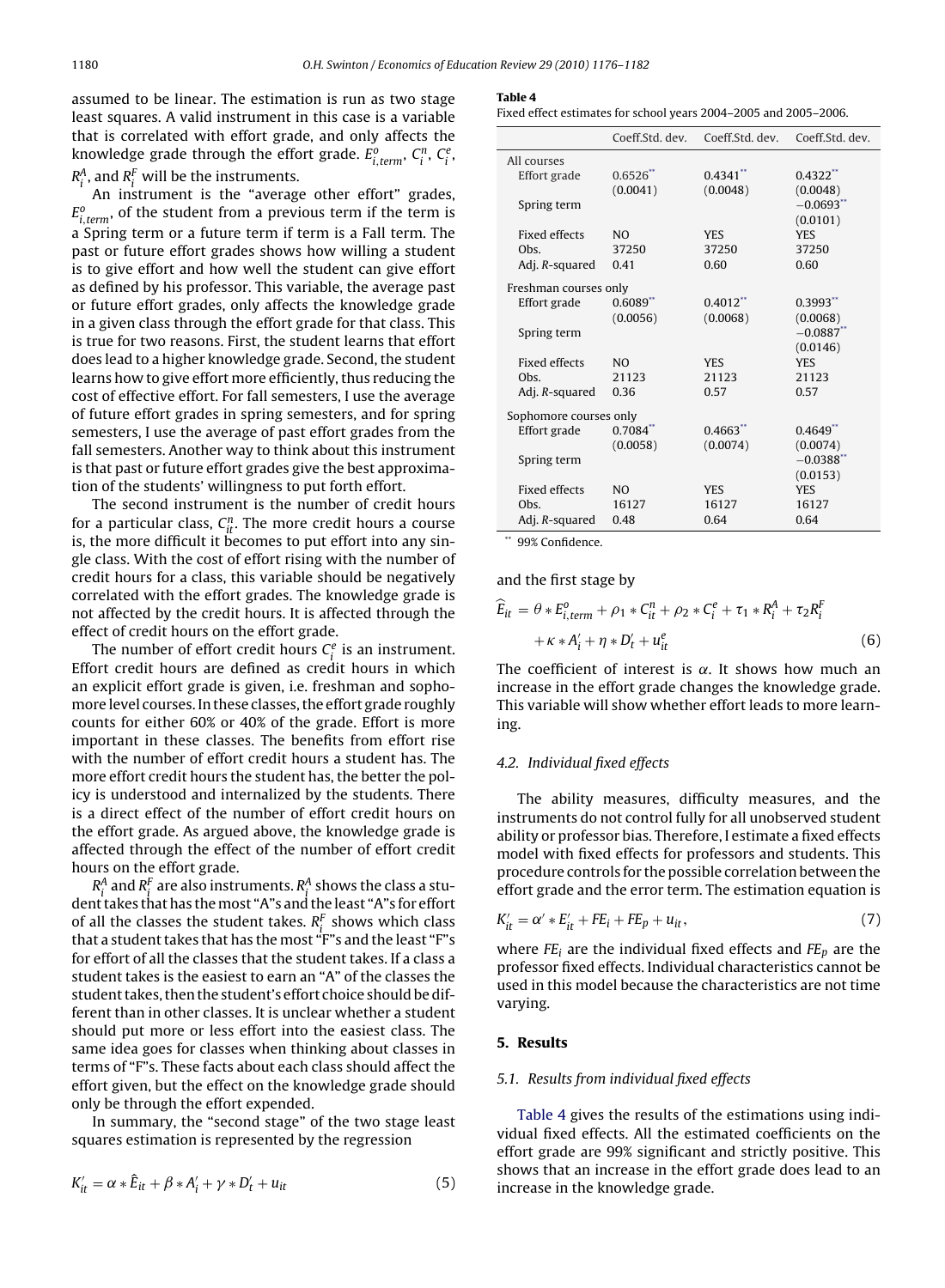**Table 5** Significance level of instruments.

|                                                | 99% | 95% | Not<br>significant |
|------------------------------------------------|-----|-----|--------------------|
| Average other effort                           | 59  |     |                    |
| Number of credit hours for<br>particular class | 12  | 2   | 45                 |
| Number of effort credit hours                  | 46  | 6   |                    |
| Easiest class to get an "A"                    | 57  |     | $\mathcal{D}$      |
| Hardest class to get an "A"                    | 58  |     |                    |
| Easiest class to get an "F"                    | 46  | 5   | 8                  |
| Hardest class to get an "F"                    | 46  |     | g                  |
|                                                |     |     |                    |

[Table 4](#page-4-0) shows the results using the school years 2004–2005 and 2005–2006. Using fixed effects lowers the estimated coefficient compared to ordinary least squares as expected by eliminating positive feedback from professor and student bias. However, all estimates still remain significantly greater than zero. Adding in the fixed effects improves the amount of variation explained for all specifications. The effect of an increase in the knowledge grade due to the effort grade is not significantly different for sophomore level courses and freshman level courses once fixed effects are added. These estimated results show that there is a positive effect on the knowledge grade due to effort grading. This result is in line with the findings of [Michaels and Miethe \(1989\)](#page-6-0) and [Rau and Durand \(2000\),](#page-6-0) and contradicts [Schuman et al. \(1985\)](#page-6-0) and [Hill \(1991\).](#page-6-0)

#### 5.2. First stage and instruments

These results come from the two stage least squares estimates. From the first stage, the mean value of the Rsquared is 0.2883, with a standard deviation of 0.0315. The minimum R-squared is 0.2, while the maximum R-squared is 0.39. The instruments fit the regression nicely. Table 5 gives the level of significance for each instrument in the regressions. This is a summary of the information from all the first stage regressions.

As expected, the "average other effort" grade is the best predictor of the effort grade for a given class. The difficulty of earning "A"s and "F"s as an effort grade preforms well. The number of credit hours for a particular class is related strongly to the number of effort credit hours. This explains

#### **Table 6**

Coefficients on effort grade for 2SLS.

|                         | <b>Fall semesters</b><br>only<br>Effort coeff<br>(stat, dev.) | Spring<br>semesters only<br>Effort coeff<br>(stat, dev.) |
|-------------------------|---------------------------------------------------------------|----------------------------------------------------------|
| All courses             | 0.4542                                                        | $0.6112$ **                                              |
|                         | (0.0141)                                                      | (0.0135)                                                 |
| Number of Obs.          | 15911                                                         | 15206                                                    |
| Freshman level courses  | $0.3561**$<br>(0.0180)                                        | $0.5504$ **<br>(0.0179)                                  |
| Number of Obs           | 9149                                                          | 8106                                                     |
| Sophomore level courses | 0.6202                                                        | $0.7160**$                                               |
| Number of Obs.          | (0.0224)<br>6762                                              | (0.0209)<br>7100                                         |
|                         |                                                               |                                                          |

99% Significance level.

why the number of credit hours for the particular class is usually not significant. Overall, the instruments perform well. The Sargan statistics show that the test for identification restrictions supports the null hypothesis that the instruments are uncorrelated with the error term, and that they are correctly excluded from the estimated equation for all estimations. With regard to the exogeneity of the effort grade in the production function, the Wu–Hausman F statistics only rarely rejects the null hypothesis that the effort grade is exogenous across all specifications at the 90% confidence interval. Nonetheless, to be more robust, two stage least squares estimates are reported.

#### 5.3. Two stage least squares

The results are obtained from all the second stage regressions. The coefficient on the effort grade is always positive and significant at the 99% confidence level. The mean increase in the knowledge grade due to an increase in the effort grade by a letter grade is 0.5111, with standard deviation of 0.1260. The maximum increase in the knowledge grade is estimated at 0.8116 (std. dev. 0.1002) for seniors in their spring semester. The minimum increase in the knowledge grade is estimated at 0.2769 (std. dev. 0.0316) for those with a high school GPA in the 0–24.99th quartile in the fall semesters. These results are encouraging for the policy. Earning a higher effort grade leads to a higher knowledge grade.

Table 6 shows the effects of effort grading on learning for the main sample using all class observations. The variables used are as follows: dependant variable: knowledge grade; independent variables: effort grade, share of A's in class, share of B's in class, share of D's in class, share of F's in class, High School GPA, High School Rank, SAT Verbal, SAT Math, ACT, and Years at Benedict (2–7); and Instruments: average other effort, number of credit hours for the particular class, number of effort credit hours, easiest class to get an "A", hardest class to get an "A", easiest class to get an "F", and hardest class to get an "F". The number of observations for the two stage least squares is smaller because of the "average other effort" instrument. To remain in the sample, a student has to be enrolled in both the Spring and Fall semester of a school year. This lowers the total number of grade observations from 37,250 to 31,117 and students in the sample from 3778 to 2492.

Table 6 shows that the effects of effort on learning are greatest across specifications for the Spring semester sample. The effects of effort grading on learning are greater for Sophomore level courses in each sample. This occurs even though the effort grade gets less weight in sophomore level courses than in freshman level courses. These results are similar to what is found when using individual fixed effects. The Spring semester estimates are larger due to the fact that the Spring semester uses the "average other effort" instrument that is backward looking. By being backward looking, this leads to some positive feedback.

The previous regression are run using only the forward looking "average other effort" instrument and only the backward looking "average other effort" instrument. [Table 7](#page-6-0) includes both results for ease of comparison. When looking at the results in [Table 7](#page-6-0) all Spring semester results